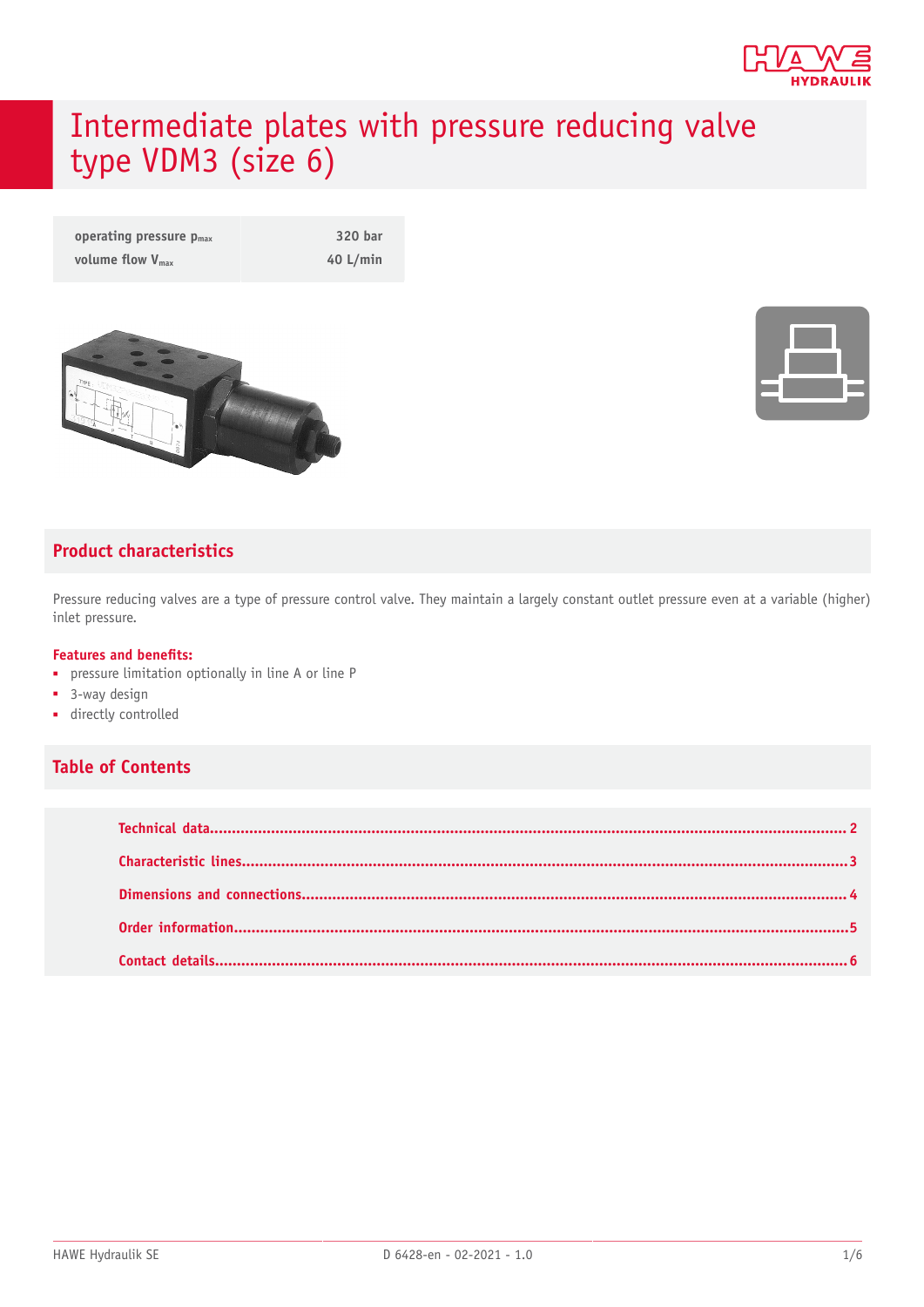

## <span id="page-1-0"></span>**Technical data**

### **General**

| type                | piston valve, directly controlled |
|---------------------|-----------------------------------|
| design              | intermediate plate valve          |
| weight              | $1.3$ kg                          |
| ambient temperature | $-30$ to $+50$ °C                 |
| mounting position   | arbitrary                         |
| connection size     | ISO4401-03-02-0-05 (NG06)         |

### **Hydraulic parameters**

Hydraulic fluid: mineral oil according to DIN 51524, other media on request

| max. operating pressure         | 320 bar                                 |
|---------------------------------|-----------------------------------------|
| max, volume flow                | 40 $L/min$                              |
| hydraulic fluid temperature     | $-25$ to $+70$ °C                       |
| viscosity                       | 10-600 mm <sup>2</sup> /s               |
| permissible degree of pollution | max. class 22/19/16 according ISO 4406  |
| filter recommendation           | filter retention rate $\beta_{25} > 75$ |

### **Actuation**

**actuation type** mechanically (see order information)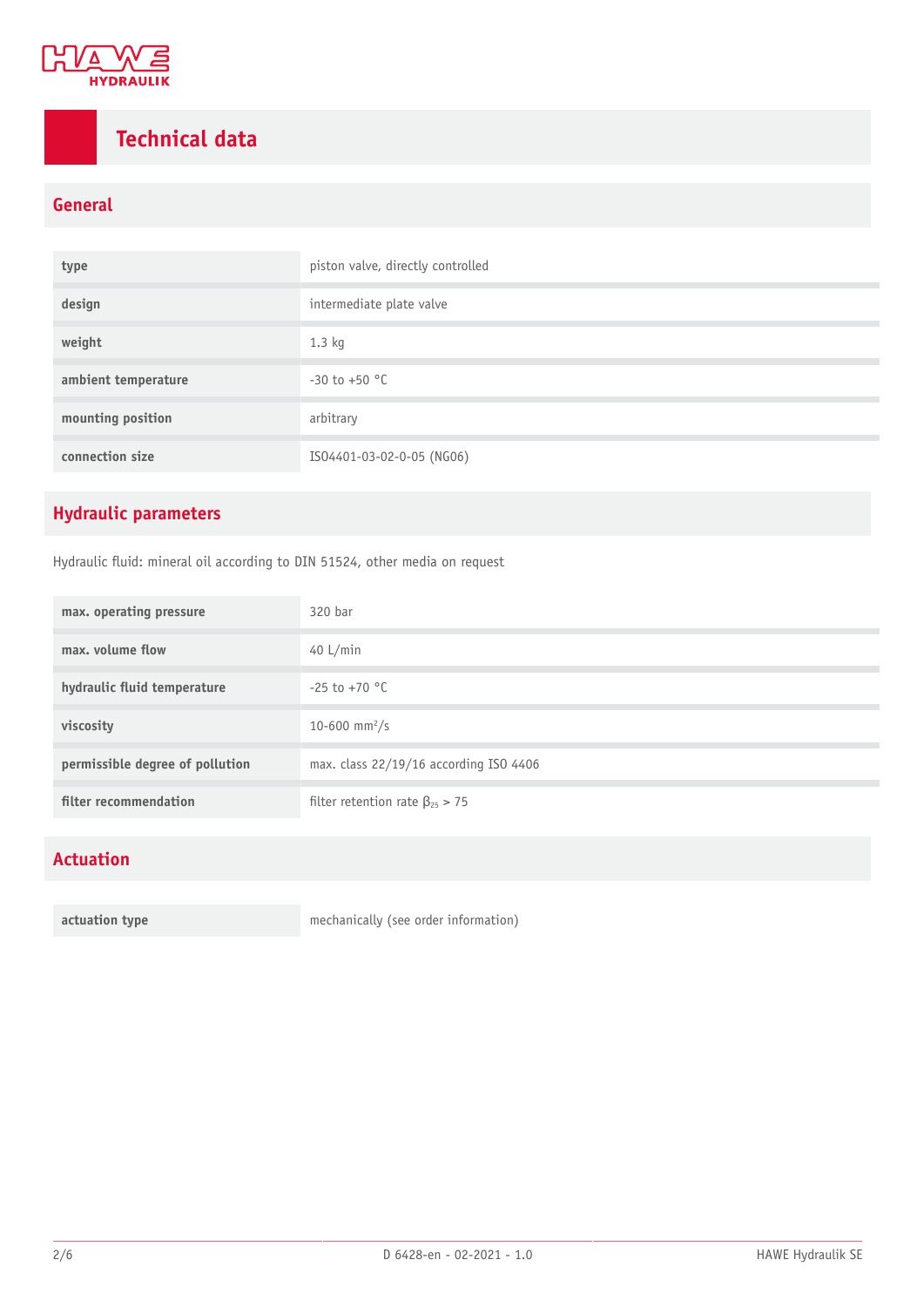

## <span id="page-2-0"></span>**Characteristic lines**



measured at +40 °C temperature of hydraulic fluid, viscosity 45 mm<sup>2</sup>/s, tolerance ±5 %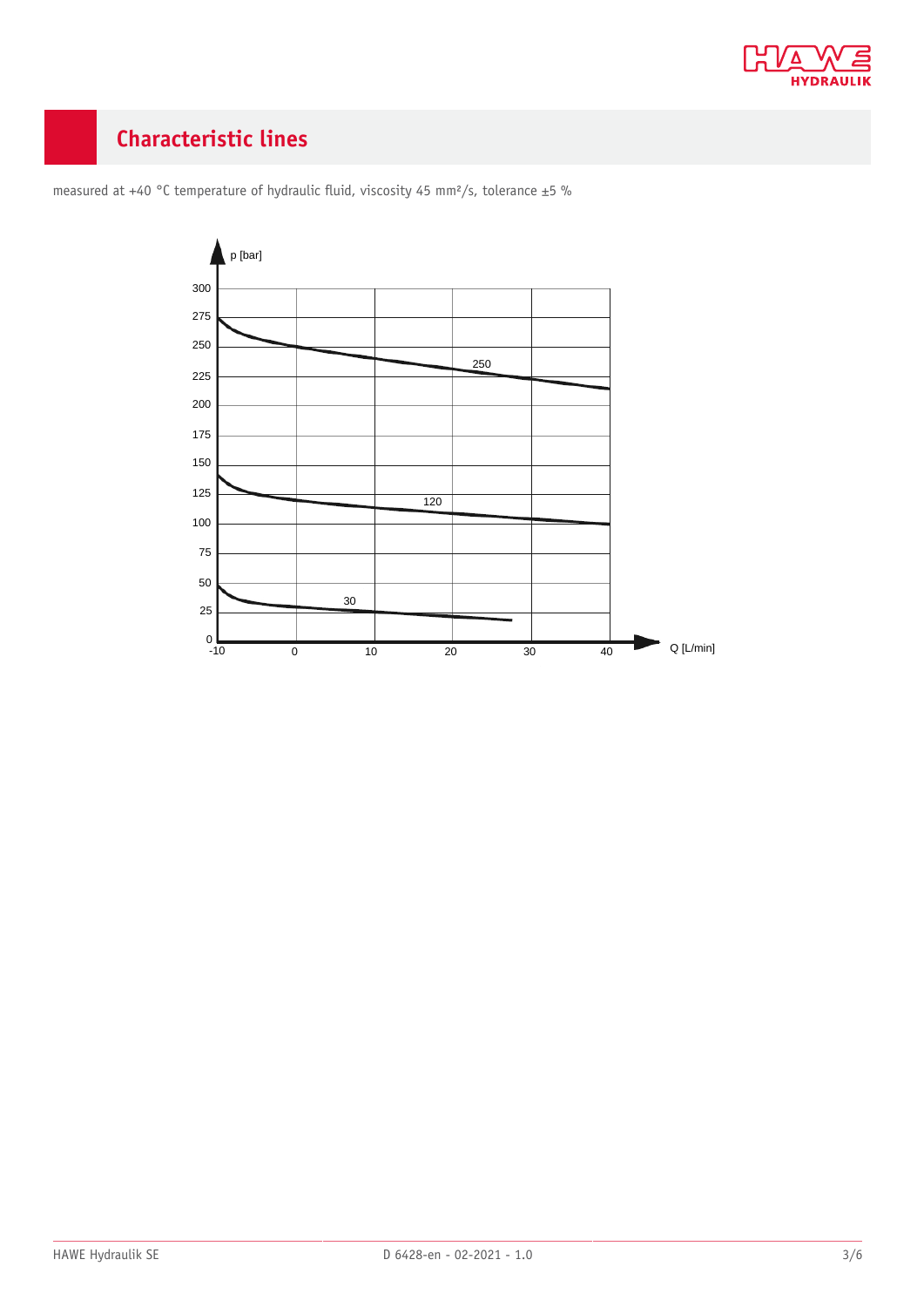

### <span id="page-3-0"></span>**Dimensions and connections**

Dimensions are given in mm.



4 O-rings 9.25 x 1.78 are included in the delivery.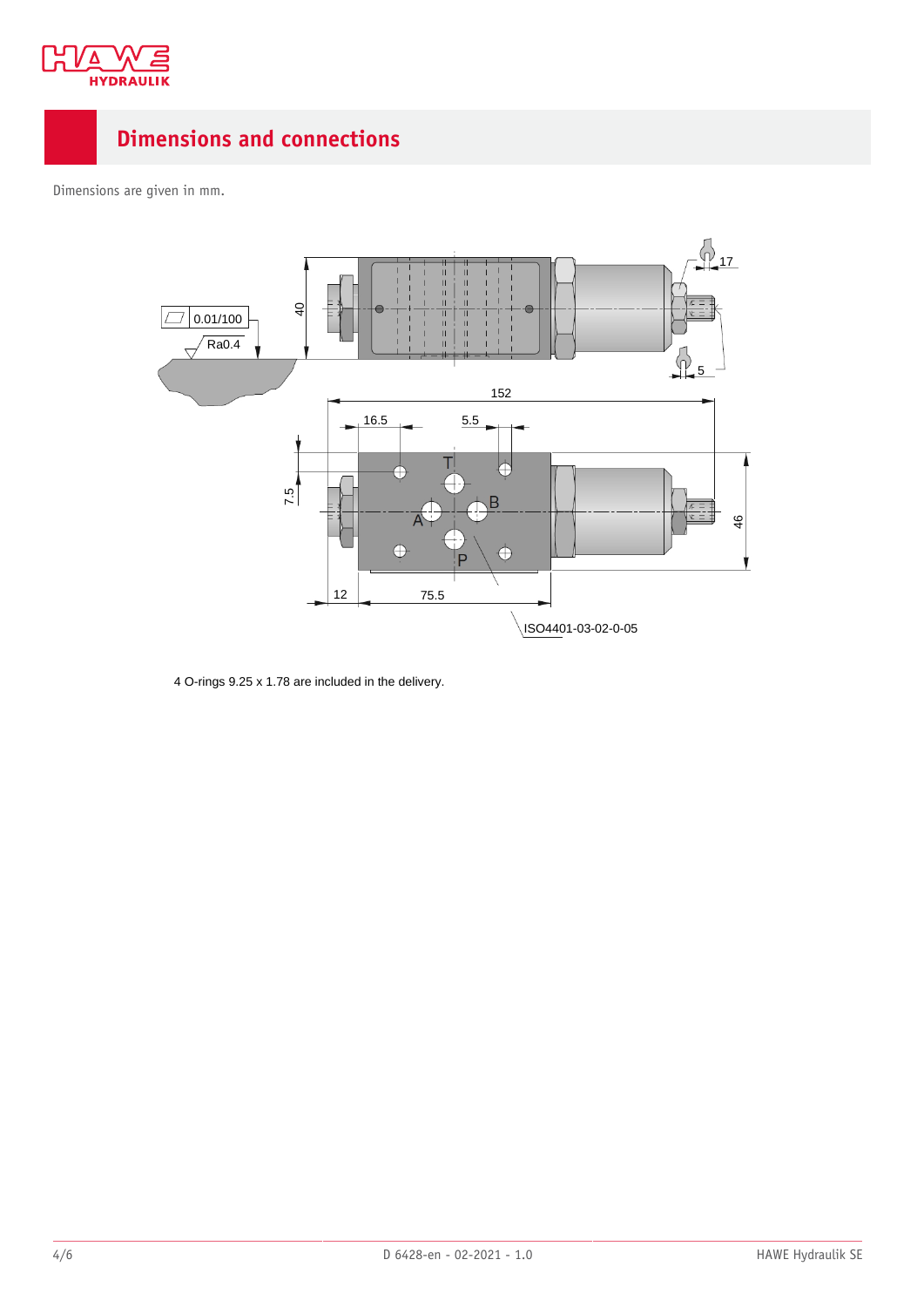

## <span id="page-4-0"></span>**Order information**

### **Type code**

**VDM 3 ZP06 E 120 P pressure reduction in** A line A P line P **pressure ranges** 060 max. 60 bar 120 max. 120 bar 250 max. 250 bar **setting type** E with hex key H with handwheel **size** ZP06 ISO4401-03-02-0-0 5 (NG06) **number of pressure reducing valves**

**type** intermediate plate for pressure reducing valve